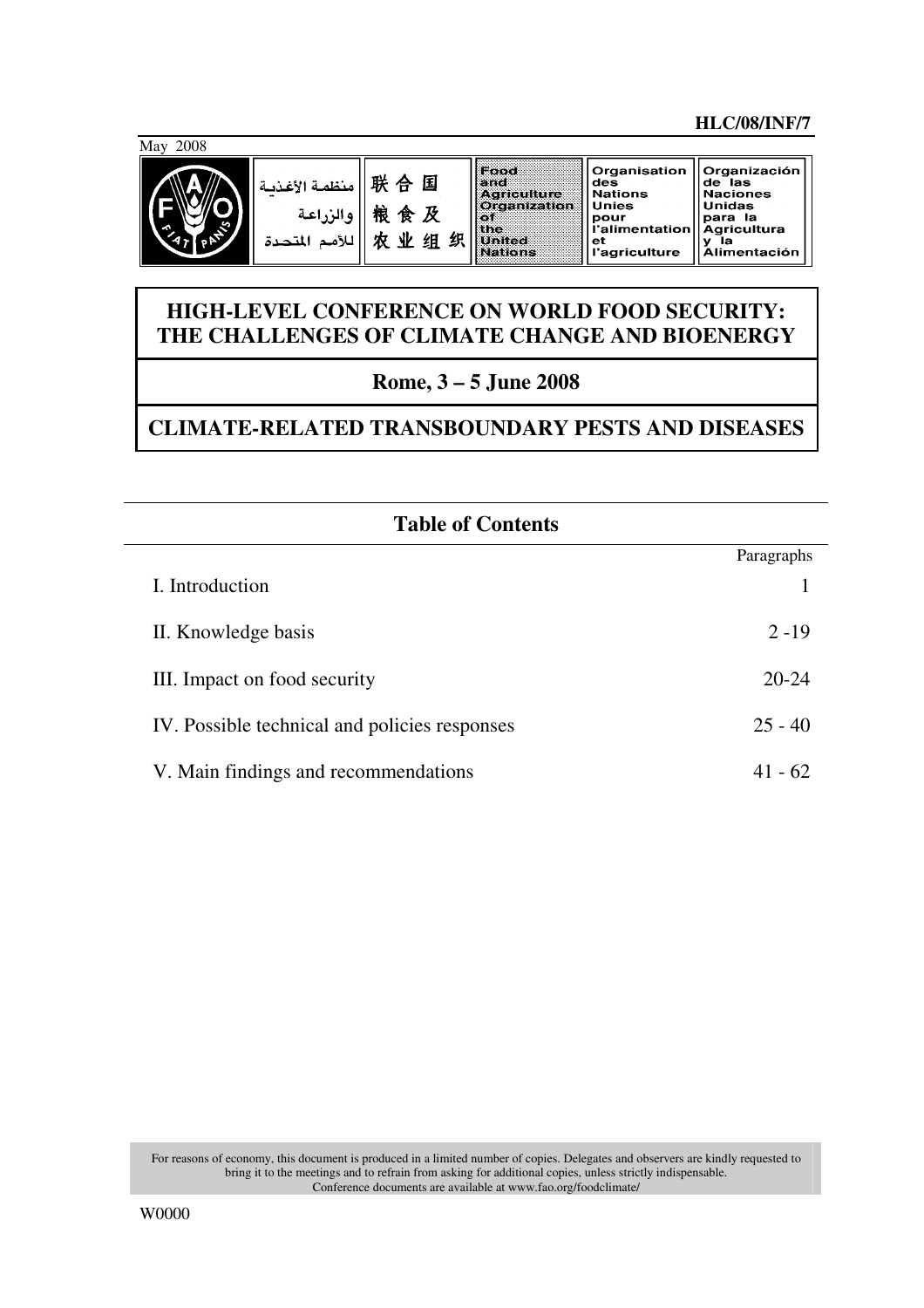#### **I. Introduction**

1. The Expert Meeting on *Climate-related* t*ransboundary pests and diseases, including relevant aquatic species* met in Rome, 25-27 February 2008. The agenda, list of participants and presentations made by experts are available on the High-Level Conference webpage http://www.fao.org/foodclimate/expert/em3.html. This document presents the state-of-art in this field: additional scientific details to this document are annexes which are available on the above-mentioned webpage only. Another document, *Climate change, bioenergy and food security: options for decision-making identified by expert meetings* (HLC/08/INF/5 paras. 51-81), contains the options for development proposed by this Expert Meeting.

#### **II. Knowledge basis**

2. The movement of plant pests, animal diseases and invasive alien aquatic organisms across physical and political boundaries threatens food security and creates a global public concern across all countries and all regions. Countries allocate large resources to limit the spread and control of transboundary pests and diseases<sup>1</sup> such as avian influenza, foot-and-mouth disease and locust. They also adapt animal and plant health services and activities and cooperate regionally and globally for prevention, early warning and control.

3. There is clear evidence that climate change is altering the distribution, incidence and intensity of animal and plant pests and diseases such as Bluetongue, a sheep disease that is moving north into more temperate zones of Europe. Cannon (see Annex 1) found examples of plant pests whose distribution is shifting in the United Kingdom and other parts of Europe, most likely due to climatic factors. For example, migrant moths of the Old World bollworm (*Helicoverpa armigera*) had a phenomenal increase in the United Kingdom from 1969-2004 and there have been outbreaks at the northern edge of its range in Europe; cottony cushion scale (*Icerya purchasi*) populations appear to be spreading northwards perhaps as a consequence of global warming; and cottony camellia scale (*Pulvinaria – Chloropulvinaria – floccifera*) has become much more common in the United Kingdom, extending its range northwards in England and increasing its host range

<sup>&</sup>lt;sup>1</sup> Transboundary animal and plant pest and diseases and relevant aquatic species refer to organisms that spread across national or geographical (physical) boundaries, indicating that disease or pest events in one country may have direct effects or potential effects in another country).

Transboundary Animal Diseases (TADs) may be defined as those epidemic diseases that are highly contagious or transmissible and have the potential for very rapid spread, irrespective of national borders, and can have serious socioeconomic and public health consequences (OIE, FAO).

Transboundary plant pests refer to quarantine pests. These include pests of potential economic importance to the area endangered, even if they are not yet present, pests that are present but not widely distributed and officially controlled, and migratory pests, in particular locusts, which have the ability to change from individual to collective behaviour in swarms that easily cross boundaries.

For aquatic species, the term primarily refers to invasive alien aquatic species.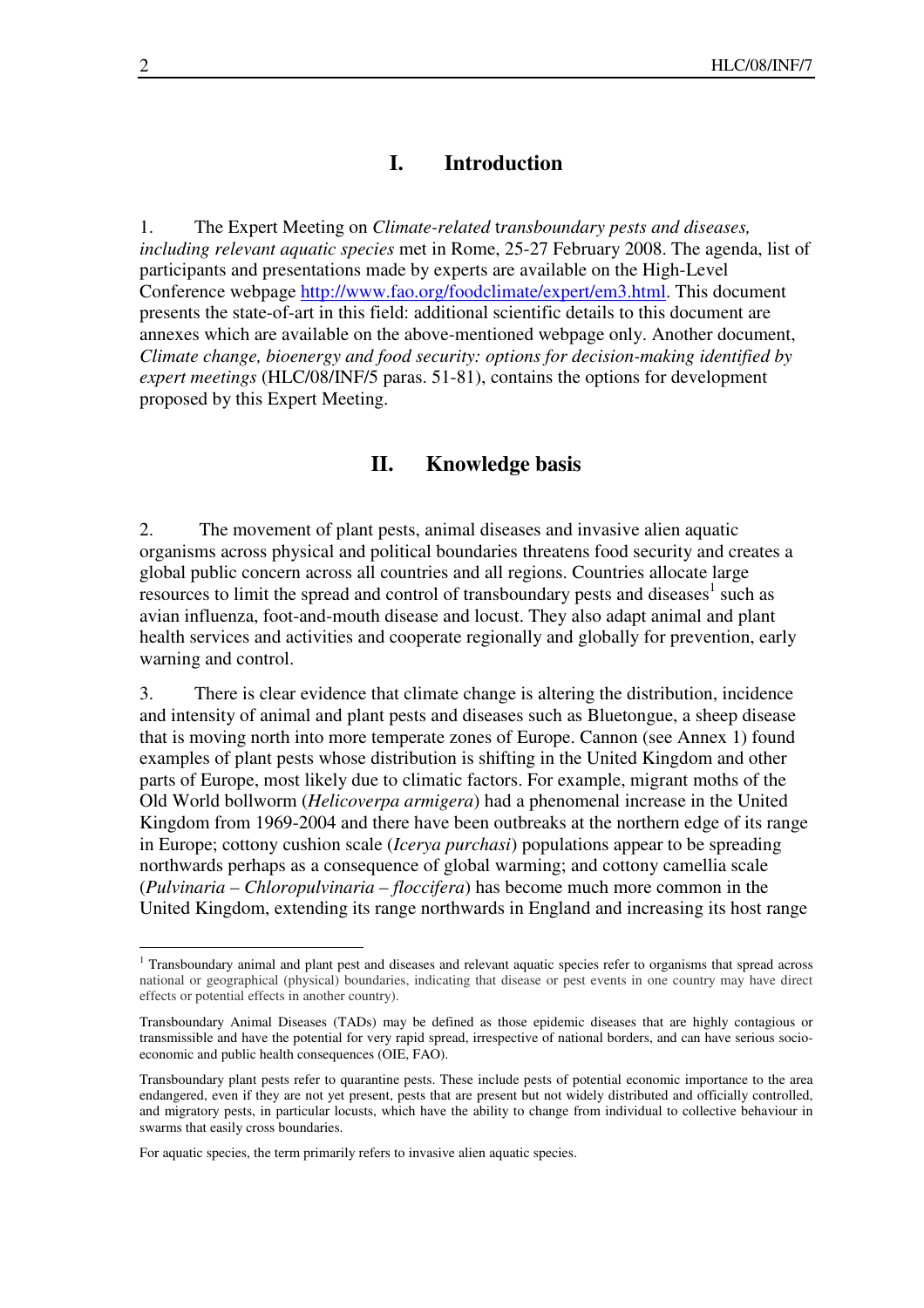$\overline{a}$ 

in the last decade or so, which is almost certainly in response to climate change. In Sweden this species was previously only known as a greenhouse species, but is now established as an outdoor species. The range of the oak processionary moth (*Thaumetopoea processionea*) has extended northward from central and southern Europe into Belgium, Netherlands and Denmark.

4. Evans (see Annex 2) found that the oak processionary moth's northward progression was due to improved synchrony of egg hatch and reduction of late frosts. He also found that the massive population buildup of mountain pine beetle (*Dendroctonus ponderosae*) and its northward progression in the North American Pacific Northwest has most likely been due to a combination of warmer winter temperatures, reduced episodes of underbark mortality and increased drought which weakened the trees. Kiratani  $(2007)^2$ reported on the polar extension of several plant pests in Japan over the period 1965 to 2000. Yukawa has found that about 40 of the 250 butterfly species in Japan have exhibited northward range extensions in recent years (see Annex 3). A particular case study reported by Yukawa showed that *Nezara viridula*, a tropical and subtropical crop pest, is gradually moving northward in southwestern Japan, possibly due to global warming, replacing the more temperate species *Nezara antennata*.

5. Major drivers for the spread of transboundary animal and plant pests and diseases and alien invasive aquatic species are international trade and traffic (except for migratory pests). Animal and plant pest and diseases are not evenly distributed over the globe, often because they are limited by physical barriers such as mountains, seas and deserts. The increase in movement of people, animals, plants, goods and conveyances has accelerated the redistribution of animal and plant pests and diseases and alien invasive aquatic species and climate change will create new ecological niches allowing for the establishment and spread of pests and diseases into new geographical areas and from one region to another. This expansion will continue to result in huge financial losses and require large eradication programmes and control measures. Among the major occurrences are footand-mouth disease in Northern Europe and South America, classical swine fever in Europe, Rift Valley fever in Africa, and the spread of coffee leaf rust throughout the world, soybean rust into the Americas, and citrus tristeza virus in South and Central America and now in the Mediterranean.

6. In addition, unforeseen emergence of "new" diseases and pests has been relatively common. New vectors, selection and recombination of disease genotypes may occur when animal species and breeds and plant species and varieties mix or when insect pests and vectors are introduced without their natural enemies. Change in climate resulting in changes in species composition and interactions will augment the emergence of unexpected events, including the emergence of new diseases and pests.

7. Climate change will especially impact vector-borne animal diseases due to the effects of climate change on the arthropod vectors and macro-parasites of animals due to the climate effects on the free stages of these parasites. Climate change may also result in new transmission modalities and different host species. Although developing countries are already subject to an enormous animal disease burden, both developing and developed countries will be subject to increased incidence or newly emerging diseases that are

<sup>&</sup>lt;sup>2</sup> Kiritani, K. 2007. The impact of global warming and land-use change on the pest status of rice and fruit bugs (Heteropthera) in Japan. Global Change, 13, 1586-1595.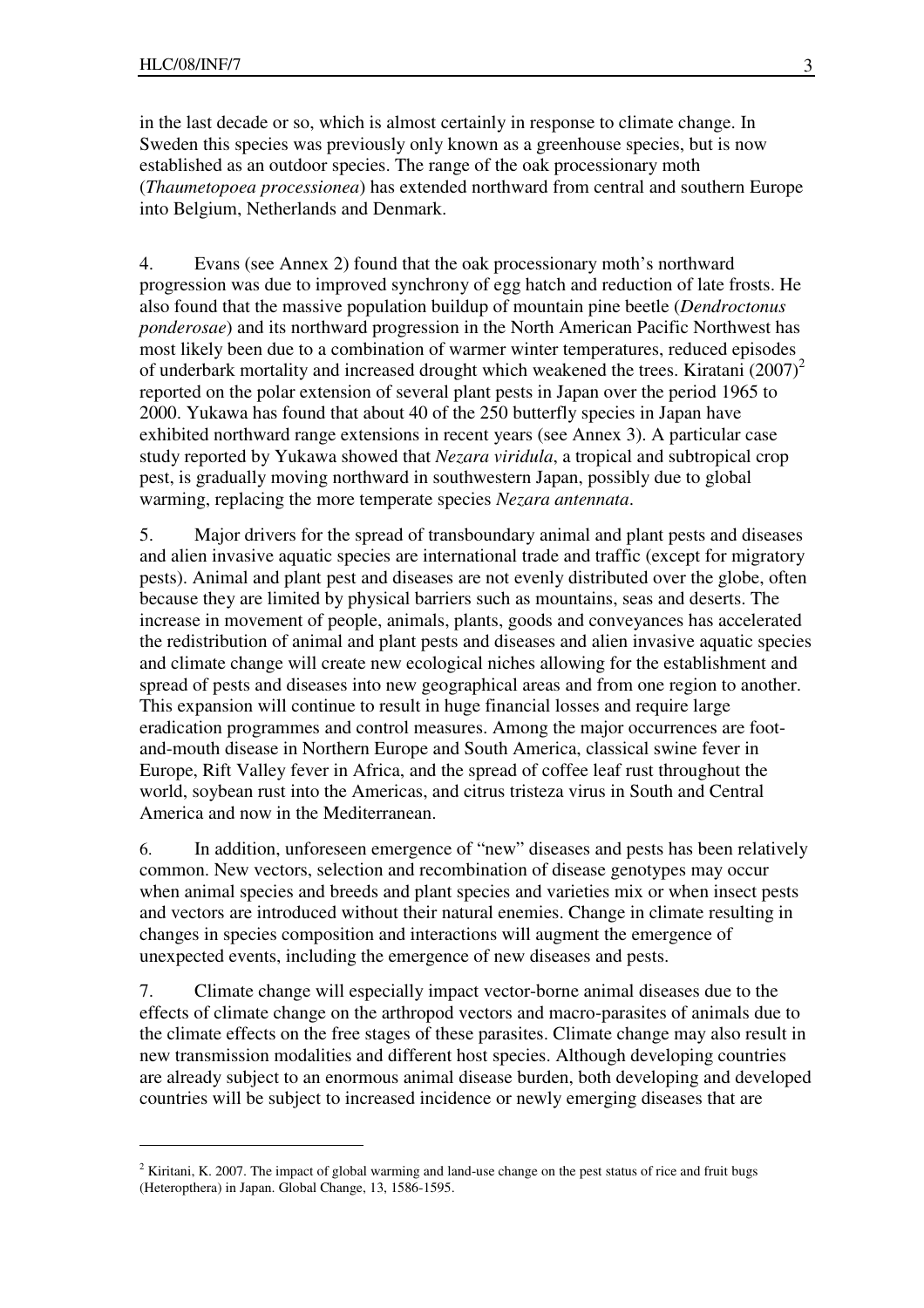difficult to predict. Temperate countries will be particularly vulnerable to invasions by exotic arthropod-borne virus diseases and macroparasites.

8. Diseases caused by arthropod-borne viruses (arboviruses) include a large number of arthropod vector-borne (mosquitoes, midges, ticks, fleas, sand flies, etc.) that are often zoonotic, predominantly RNA viruses, that can cause haemorrhagic fevers or encephalitis in humans. They mostly spill over from natural reservoirs such as bats, birds, and rodents or other wild mammals. Emerging arbovirus disease complexes (particularly those in evolutionary flux) are by far the most important (climate change is only one factor altering disease ecologies). This group includes dozens of relevant disease complexes, which may be broken down into at least half a dozen subgroups, of which a number are chiefly animal diseases, others are of mixed animal and public health concern, while a third consists of mainly human diseases with an animal health dimension.

9. Animal disease distribution that will be strongly influenced by climate change includes bluetongue and Rift Valley fever as well as tick-borne diseases. In Europe, bluetongue is now transmitted by autochtonous temperate midge vectors. Rift Valley fever is a mosquito-borne animal and human disease with climate-influenced vectors. The effects of climate change on internal parasites (gastro-intestinal parasites and liver fluke) may include changes in the distribution of the parasites and the intermediate hosts. In areas that become wetter, these will become of greater importance.

10. Thornton (see Annex 4) also noted that the changes wrought by climate change on livestock infectious disease burdens may be extremely complex. Apart from the effects on pathogens, hosts, vectors and epidemiology, there may be other indirect effects on the abundance or distribution of the vectors' competitors, predators and parasites. For example, in the pastoral areas of East Africa, drier conditions may mean fewer water points and thus more intense interactions between livestock and wildlife.

11. While drivers of plant pest change include increases in temperature, variability in rainfall intensity and distribution, change in seasonality, drought,  $CO<sub>2</sub>$  concentration in the atmosphere and extreme events (e.g. hurricanes, storms), intrinsic pest characteristics (e.g. diapause, number of generations, minimum, maximum and optimum growth temperature of fungi, interaction with the host) and intrinsic ecosystem characteristics (e.g. monoculture, biodiversity) also affect change. Emerging pests are often plant pests of related species known as "new encounter" pests, which come into contact with new hosts that do not necessarily have an appropriate level of resistance, or are plant pests introduced without their biological control agents (in particular, insect pests, nematodes and weeds).

12. For example, the expansion of maize production driven by climate change will make more areas vulnerable to entry, establishment and spread of the corn root worm (*Diabrotica*). The range of tephritid fruit flies will alter considerably with climate change with corresponding changes in phytosanitary regulations and international trade opportunities. Mountain pine beetle (*Dendroctonus ponderosae*), a pest of North American forests, is expected to decrease in generation time and winter mortality, which will increase the risk of range extension into vulnerable ecosystems. Conversely, some pests will be less damaging because climate suitability will decrease and through interactions with natural enemies and plant defences (see Cannon, Duveiller, Evans, Yukawa, Hendrichs, in Annexes 1, 5, 2, 3, 6).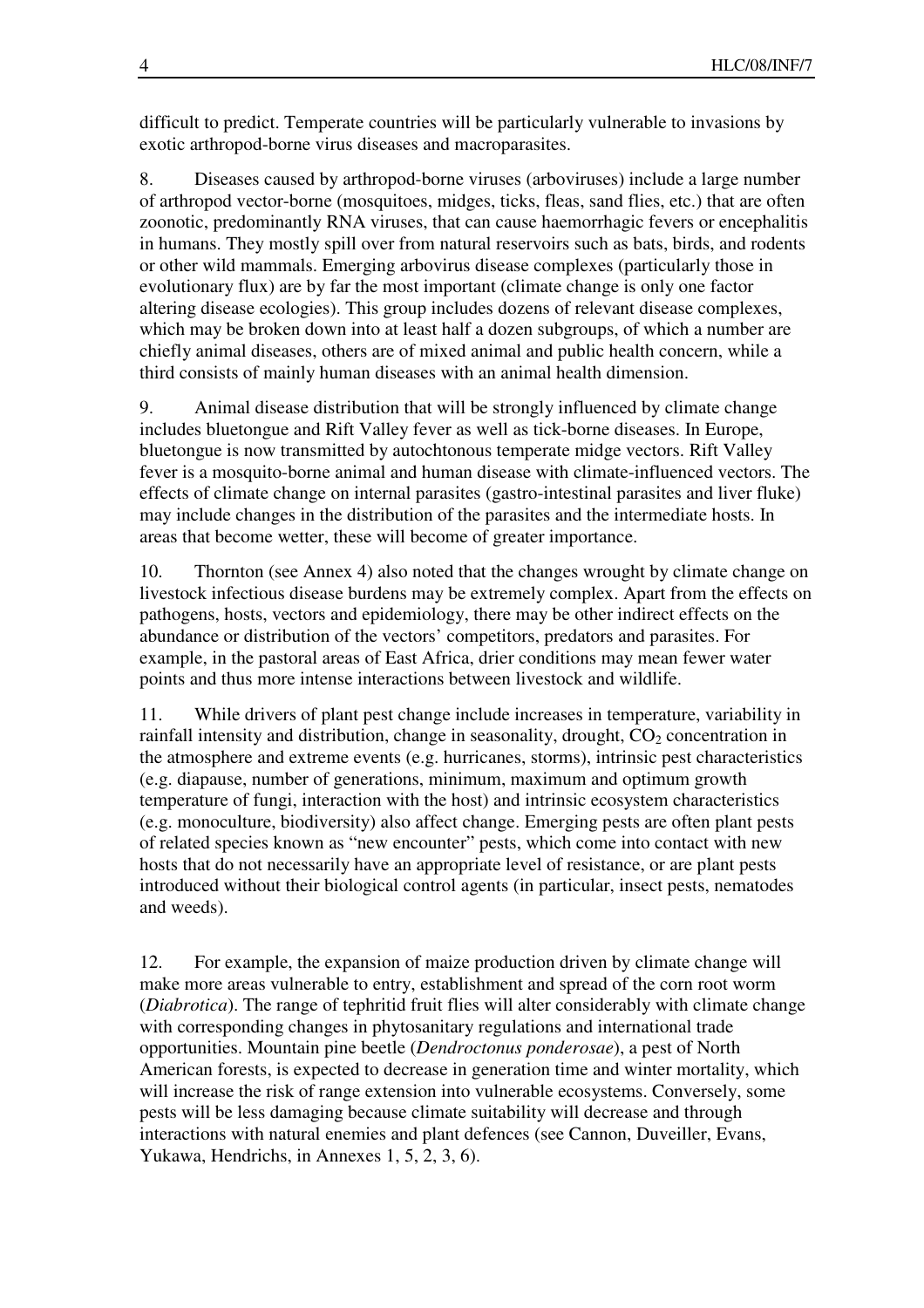13. Migratory plant pests, in particular locusts, are totally dependent on rain, temperature and vegetation and their habitats change rapidly. The desert locust (*Schistocerca gregaria*), like other locusts, can change its behaviour and physiology from solitary grasshoppers to gregarious stages that form swarms. Solitary desert locusts occur at low density in the recession area, which covers North Africa, the Sahel, the Red Sea countries and parts of India, Pakistan, Iran and Afghanistan. The outbreak area reaches from Mauritania to India and from southern Europe to Cameroon and Tanzania. Outbreaks and plagues originate in the recession areas when there are several cycles of good breeding conditions. Although the effects of climate change on this system are difficult to judge, climate scenarios with more winter rain in the Sahel may provide better breeding conditions.

14. Aquatic animals are very vulnerable as water is their life-support medium and their ecosystems are fragile. Hine (see Annex 7) found a number of fish diseases that may be susceptible to climate change. Temperature and rainfall are critical ecological factors for epizootic ulcerative syndrome (EUS), a fungal disease of cultured and wild fish in fresh and brackish water that affects more than 60 host species, which recently expanded its distribution to southern Africa. Perkinsus olseni, a major mollusk pathogen, affects more than 100 host species and is also temperature dependant. Red tides (harmful algal blooms), influenced by climate change, are being spread into new locations by ships' ballast water.

#### **Contributors to transboundary pests and diseases**

Factors that affect the entry, establishment and spread of animal and plant pests and diseases and invasive alien aquatic species include:

- globalization,
- human population growth,
- ecosystem diversity, function and resilience,
- industrial and agricultural chemical pollution,
- land use, water storage and irrigation,
- atmospheric composition,  $CO<sub>2</sub>$  and oceanic acidification by carbonic acid,
- species interactions with hosts, predators and competitors, and
- trade and human movements.

These factors are not independent of each other and climate change interacts with each of them.

15. In terms of vulnerability and risk analysis, Sutherst (see Annex 8) found that production of crops, livestock and aquatic animals will vary according to their exposure to climatic hazards, such as droughts, floods, extreme temperatures, oceanic acidification and sea level rise. The *sensitivity* of each production system to those hazards will depend on the crop varieties, pest and disease species involved and their geographical locations. Response options will be determined by the local biodiversity which can act as a regulator of the pest population by varying degrees.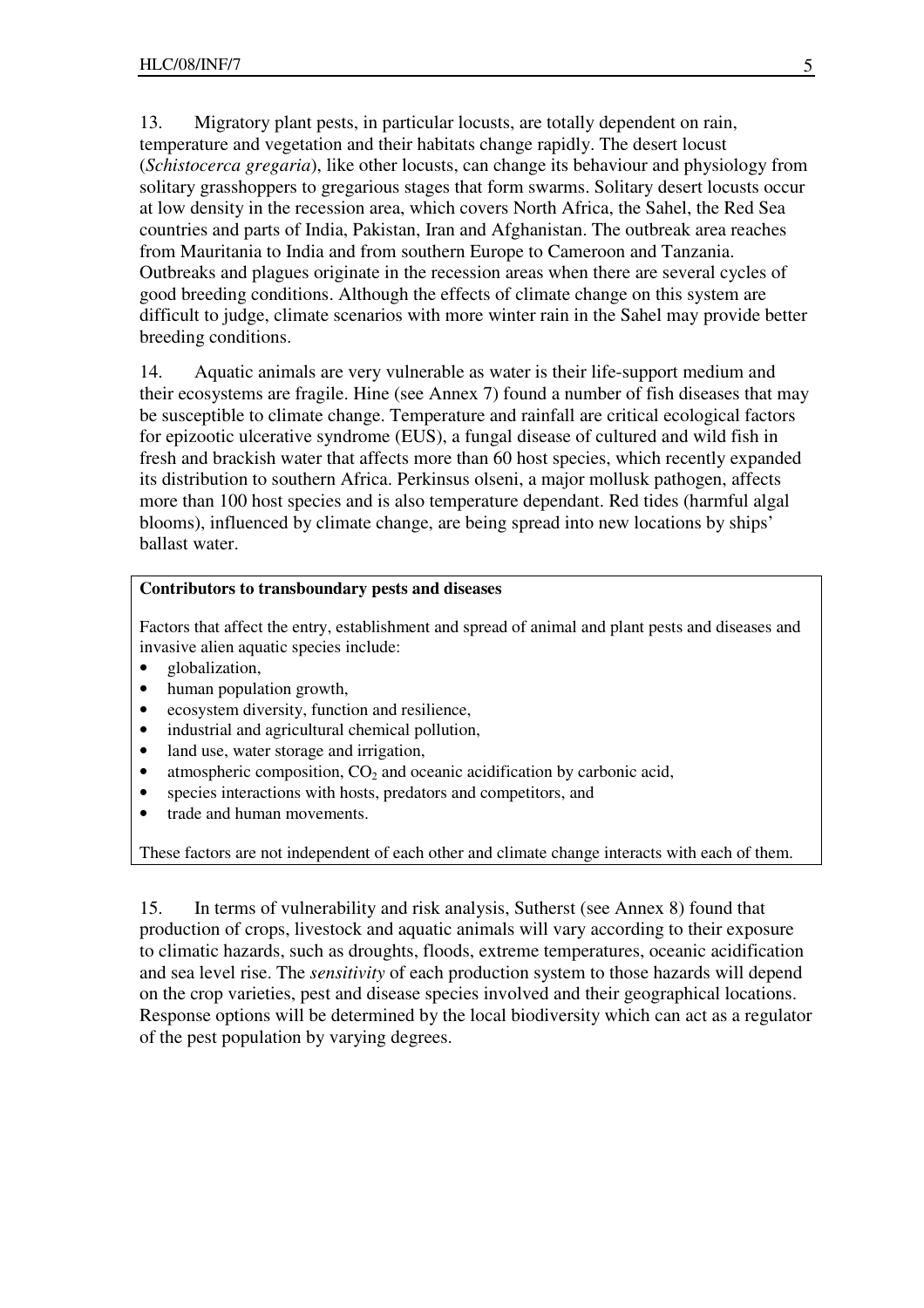16. There is a need for a better impact assessment of climate change on animal and plant pests and diseases and invasive alien aquatic species. In the Fourth Assessment Report of the IPCC $3$  these risks are insufficiently addressed.

17. Methods exist for risk analysis. However, the application of methods within the context of climate change to assess risks of entry, establishment and spread of threats is resource intensive and requires a large extensive and reliable data. These risk analyses will have to be re-evaluated and updated as climate continues to change. Considerations of cost effectiveness and limits to resources demand that approaches to risk analysis exploit minimum data sets and generic modeling tools to answer questions related to numerous pest species on a global scale.

18. Cost effectiveness and availability of resources will determine the depth of the analysis, through a hierarchy of expert opinion, rule-based assessments, analogous climates, species-specific climate envelopes, process-based simulation models, and croppest models linked to macro-economic analyses of the vulnerability of industries or regions. In view of the large number of animal and plant diseases and pests and the large number of potential invasive aquatic species, it is clear that, in most cases, detailed risk assessment is unlikely to occur, especially since invasive species ecology is in its infancy. Nevertheless, in principle, it is possible to estimate the area that is climatically receptive to a species, with the usual caveats on genetic homogeneity, biotic interactions at both the source and destinations, and human-modified microhabitats, such as irrigated crops.

19. To understand the contribution of climate change to outbreaks, there is a need to: i) establish benchmarks of current biosecurity status and impacts and costs of biosecurity; and ii) monitor indicators of change in biosecurity in relation to rates of invasions by foreign species, rates of crop, livestock, forest and fish losses, and changes in costs of biosecurity. However, the costs associated with such may be prohibitive.

### **III. Impact on food security**

20. Food security is defined as "When all people, at all times, have physical, social and economic access to sufficient, safe and nutritious food which meets their dietary needs and food preferences for an active and healthy life" (World Food Summit, 1996). Components of food security are food availability, food access, food utilization and food stability.

21. *Availability of food*. Animal and plant pests and diseases and alien invasive aquatic species reduce the availability of quantities of food of appropriate quality, whether supplied through domestic production or imports. Overall quantifications of losses and potential losses due to animal and plant pests and diseases and alien invasive aquatic species are limited. Entry and establishment, emergence and outbreaks of animal and plant pests and diseases have historically resulted in major food problems either directly through yield reductions of food crops and losses in animal production, or indirectly through yield reduction of cash crops (e.g. rinderpest, potato blight, locusts). Climate change will result in a higher volatility and, therefore, is likely to cause

<sup>&</sup>lt;sup>3</sup> IPCC, 2007: Climate Change 2007: Impacts, Adaptation and Vulnerability. Contribution of Working Group II to the Fourth Assessment. Report of the Intergovernmental Panel on Climate Change, M.L. Parry, O.F. Canziani, J.P. Palutikof, P.J. van der Linden and C.E.Hanson, Eds., Cambridge University Press, Cambridge, UK, 976 pp.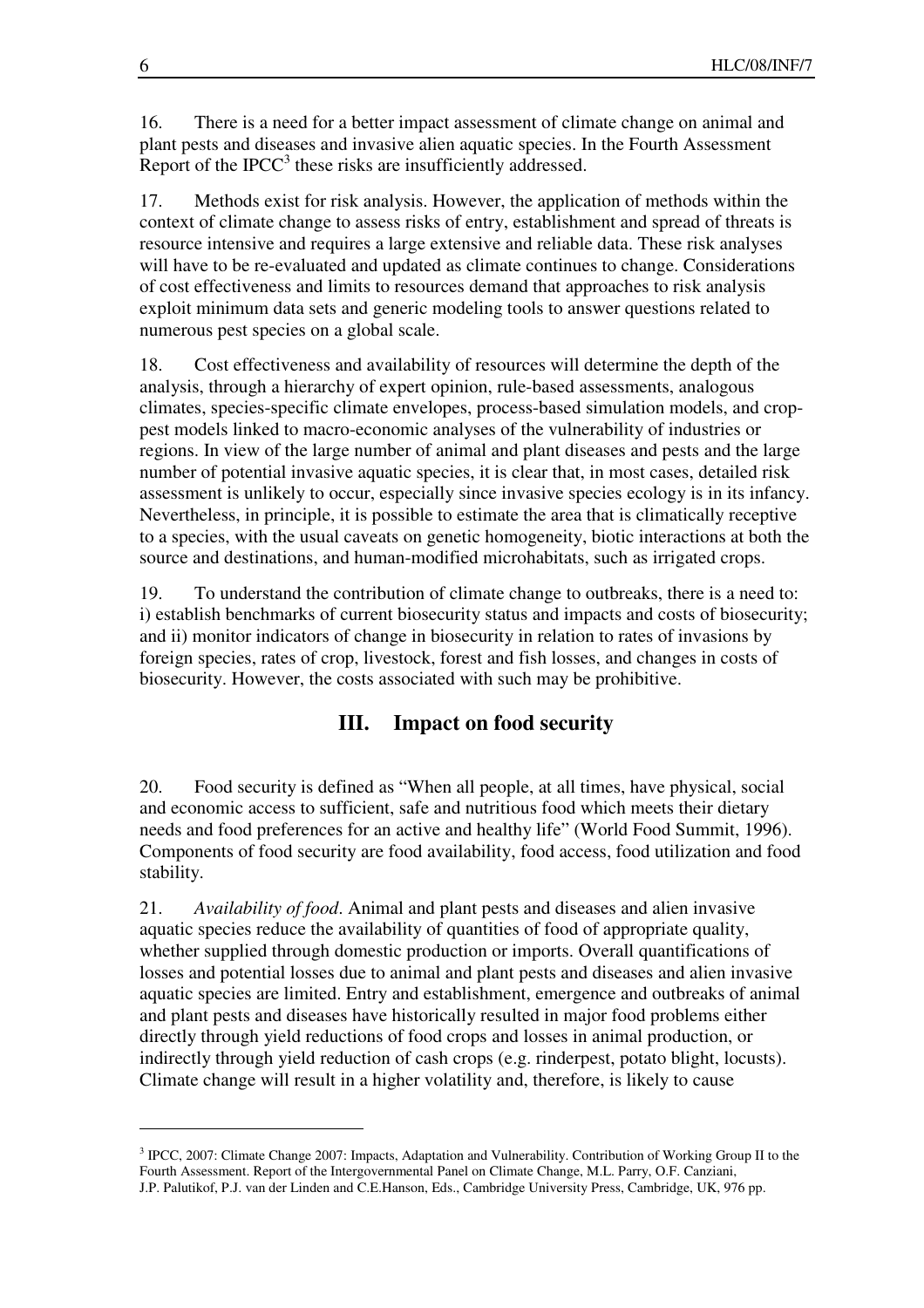additional crises in local agricultural production, in particular for small farmers and those involved in subsistence agriculture and aquaculture with different consequences for socioeconomic groups and genders.

22. *Access to food*. Plant and animal pest and disease regulations are designed to facilitate trade while reducing the risk of international movement of restricted organisms whose introduction could require expensive eradication or control operations. Animal and plant pests and diseases and alien invasive aquatic species reduce food access through reduction of income from animal production, reduction of yields of food and cash crops, reduction in forest productivity, changes in aquatic populations as well as increased costs of control. Indirect effects are reduced access to international markets due to the occurrence of quarantine for animal diseases or plant pests.

23. *Utilization of food*. Food utilization in relation to animal and plant diseases and pests, chiefly concerns food safety. Climate change may result in food-borne zoonoses and increased use of veterinary drugs, while redistribution of plant pests and changes in pest incidence and intensity may result in additional and inappropriate pesticide use. New aquaculture diseases also could result in increased pesticide use. Consequently, there may be higher and even unacceptable levels of pesticide and veterinary drugs in food. Mycotoxins in food are a growing problem. Changes in rainfall, temperature and relative humidity may favour the growth of fungi that produce mycotoxins and thus may make food such as groundnuts, wheat, maize, rice and coffee unsuitable for human and animal consumption.

24. *Stability of food***.** To be food secure, populations, households or individuals must have access to adequate food at all times. They should not risk losing access to food as a consequence of sudden shocks such as economic or climatic crises or cyclical events such as seasonal food insecurity. The concept of stability refers to both the availability and access dimensions of food security. Introduction or emergence of new animal and plant pests and diseases, and plagues of migratory pests may have substantial effects on the stability of food supply through direct losses as well as through the reduction of income and will also influence the stability of the production system.

### **IV. Possible technical and policies responses**

25. Climate change will result in a higher probability of entry, establishment and spread of vector-borne diseases of animals, parasites of animals with free-living life stages, and pests of plants, diseases of fish and invasive alien aquatic species for the following reasons:

Climate change will create winners and losers. For some animal and plant pests and diseases and invasive alien aquatic species, the climate will become more conducive and for others the meteorological conditions will become less favourable. This will result in unstable situations with a high probability of entry and establishment in areas that are presently protected by unsuitable conditions.

- Meteorological and related environmental circumstances may change the geographical distribution of host species, putting them in contact with animal and plant pests and diseases of related hosts to which they do not possess resistance.
- New animal and plant pests and diseases may emerge due to evolving selection and adaptation to new situations.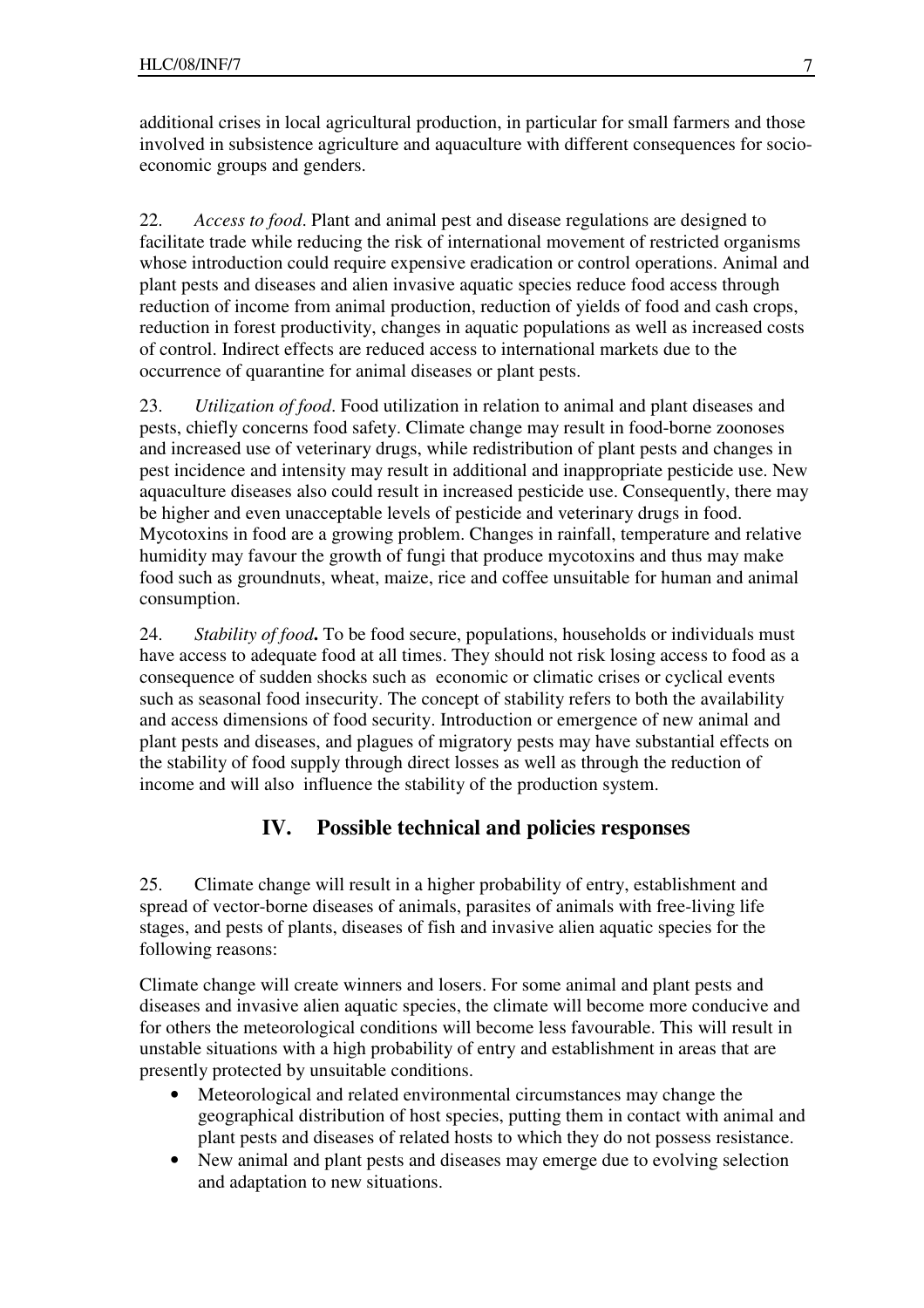26. *Data for projecting risk*. Projections of future distribution, severity and incidence can be made for animal and plant pests and diseases that are presently of quarantine significance, using various risk analysis methods and tools. However, the combination of climate change, new environments and new ecological conditions and limited data that pertain to these situations make the assessments of future situations less reliable. Emergence of animal and plant pests and diseases and invasive alien aquatic species rarely can be foreseen, and lack of reliable data will make projections of the potential spread of such animal and plant pests and diseases and invasive alien aquatic species highly unreliable. Changes in rainfall, very complex to foresee, will have a major impact on outbreak and plague patterns of migratory plant pest species, in particular on locust species which are totally dependent on moisture and temperature.

27. *Early warning and prevention strategies*. The strategy to address transboundary animal and plant pests and diseases and alien invasive aquatic species is prevention, early warning including forecast, early detection, early control and research. Investments in early control and detection mechanisms will be critical, to avoid higher costs of eradication and control. Prevention and early warning requires a reduction of the possibilities of entry and establishment and can be accomplished through better border control and rapid diagnostic tools for better surveillance of animal and plant pests and diseases and invasive alien aquatic species. To be successful, surveillance systems require monitoring and input from farmers as well as government services.Prevention and early warning also requires cooperation of countries within the same geographic/eco-climatic region to ensure better monitoring of animal and plant health in the region. FAO's Emergency Prevention System for Transboundary Animal and Plant Pests and Diseases (EMPRES) provides support to governments in all of these areas.

28. *Eradication, containment, impact reduction*. Once animal and plant pests and diseases and invasive alien aquatic species establish, an immediate decision is required on follow-up action. Where possible and economically feasible, eradication and containment should start as early as possible. Countries need appropriate emergency capacity to take action as well as regional infrastructures that can support and coordinate action among countries. Joint action of countries in the same region is an absolute necessity. Where eradication and containment is judged not feasible, actions should be undertaken that will reduce the impact of the introduced animal or plant pest or disease, or the invasive alien aquatic species. These actions can include changes in agronomy and animal management, introduction of new varieties, species or breeds, carefully considered introduction of biological control agents and Integrated Pest Management, all of which are within the framework of overall autonomous and planned adaptation as identified in the Fourth Assessment Report of the IPCC.<sup>4</sup>

29. In forestry, adaptation responses include: reforestation choices that take a longterm ecological view, increased monitoring and data sharing, enforcement of wood packaging standards, funding for emergency control operations and control of spread after introduction, and capacity building for better compliance by trading partners.

30. The trade in ornamental fish and other ornamental aquatic species is a major pathway for the introduction of fish diseases and invasive alien aquatic species. Legislation and national systems to prevent the entry and establishment of alien aquatic species and fish diseases only exist in a limited number of countries. There is great

<sup>4</sup> IPCC, 2007: Climate Change 2007 (op.cit.)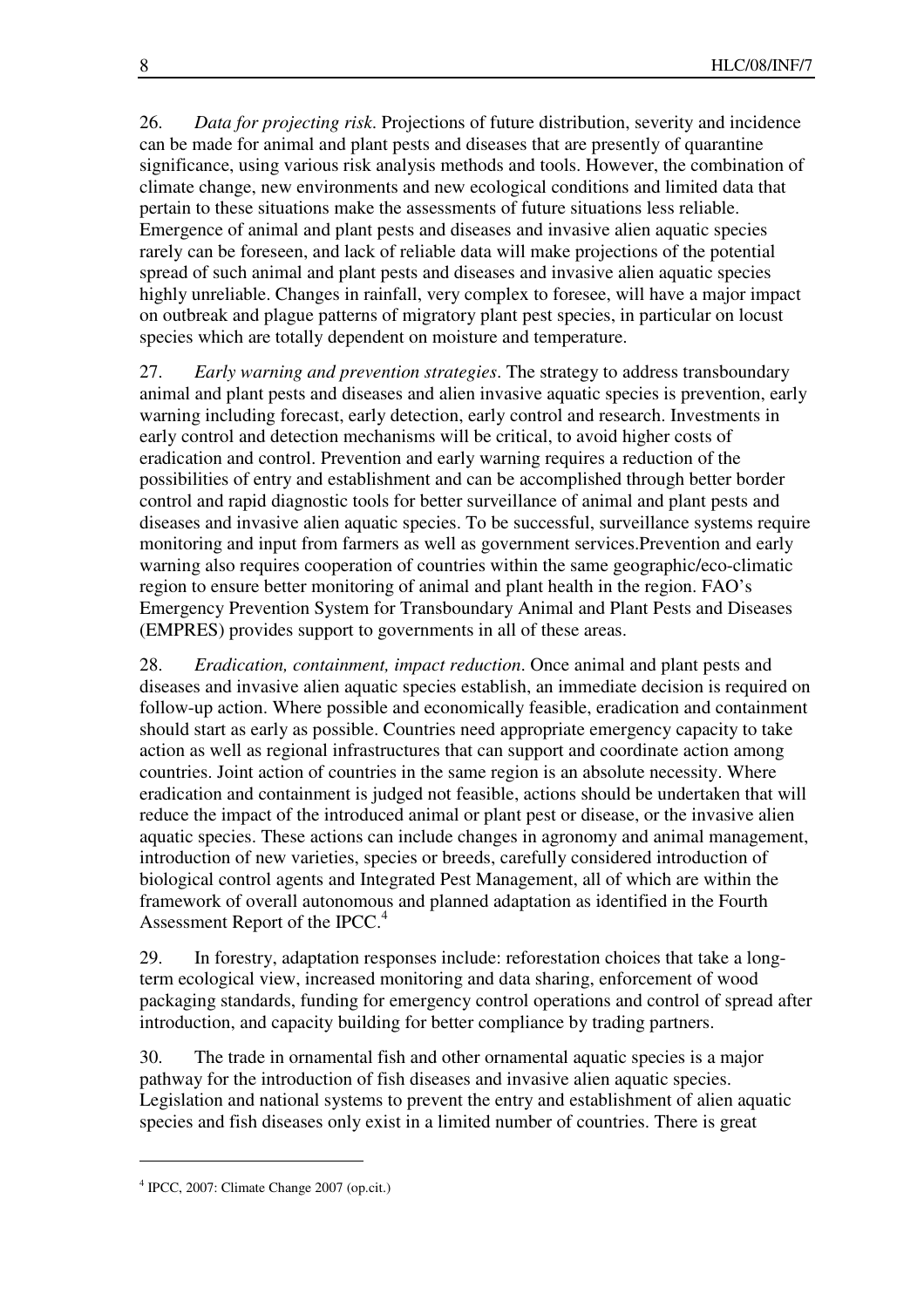concern about the largely unregulated movement of ornamental fish species and aquatic organisms that spread diseases or become pests that impact aquatic systems. Governments should legislate and seek to establish capacity to implement systems that prevent the entry and establishment of alien aquatic species and fish diseases.

31. *Information options*. The effects of climate change on migratory pests will most likely require that new areas have to be surveyed in different time periods with control capacity available at different periods of the year and more locations than at present. Addressing changing locust situations will require better surveillance and monitoring, and earlier control.

32. Additional information is required on distribution of animal and plant pests and diseases and invasive alien aquatic species, and on their epidemiology. In particular, there is need for better surveillance methodologies; fast and cheap identification methods; epidemiological knowledge; and information on biological control organisms and mechanisms and resistant crops and animal breeds and species. Coordinated research, including the Consultative Group on International Agricultural Research (CGIAR) programmes related to climate change and food security, will be needed to improve the range of options available to countries. Better accessibility and analysis of existing historical data and more detailed data for all regions in relation to different climate change scenarios will improve the baselines needed to assess adaptation.

33. *Food trade industry*. The introduction of diseases and pests will result in higher costs to national food industry in relation to inspection, treatment and compliance with obligations of the importing trading partners. Trade disputes in the WTO systems could become more frequent. Information exchange mechanisms exist at global and regional levels. At national level, there are many national databases as well as those maintained by non-governmental organizations (NGOs) and universities. However, data are of varying quality and are often incomplete or out of date. As provision of data on distribution of animal and plant pests and diseases and invasive alien aquatic species can be perceived as harmful to trade interests, provision of such data needs cooperation and commitment of all parties. To enable risk assessment, prevention, monitoring, early detection and warning, and control, there is a need for an overall global data exchange mechanism covering the distribution of diseases, pests, invasive alien aquatic species and correlated ecological conditions including climate. In order to improve information exchange, it will be necessary to increase cooperation among national, regional and global organizations, specifying the data required and the safeguards that should be applied to protect national interests. Government agencies and relevant stakeholders should come together and discuss specifications and sustainable systems for practical use.

34. *Government constraints*. The national animal and plant protection infrastructure, in particular in developing countries, is often unable to execute the range of activities required for prevention, early warning and early control of transboundary animal and plant pests and diseases. National systems are often fragmented among agencies and ministries. The high level of uncertainty and the concomitant requirements for better legislation, increased risk analysis, better border control and the increase in requirements for eradication, containment and adaptation are beyond the possibilities of most plant and animal health services, in particular those of developing countries. Learning and sharing lessons from failures as well as from successes is especially important at national level. Governments also need to be aware of the importance of maintaining capacity for dealing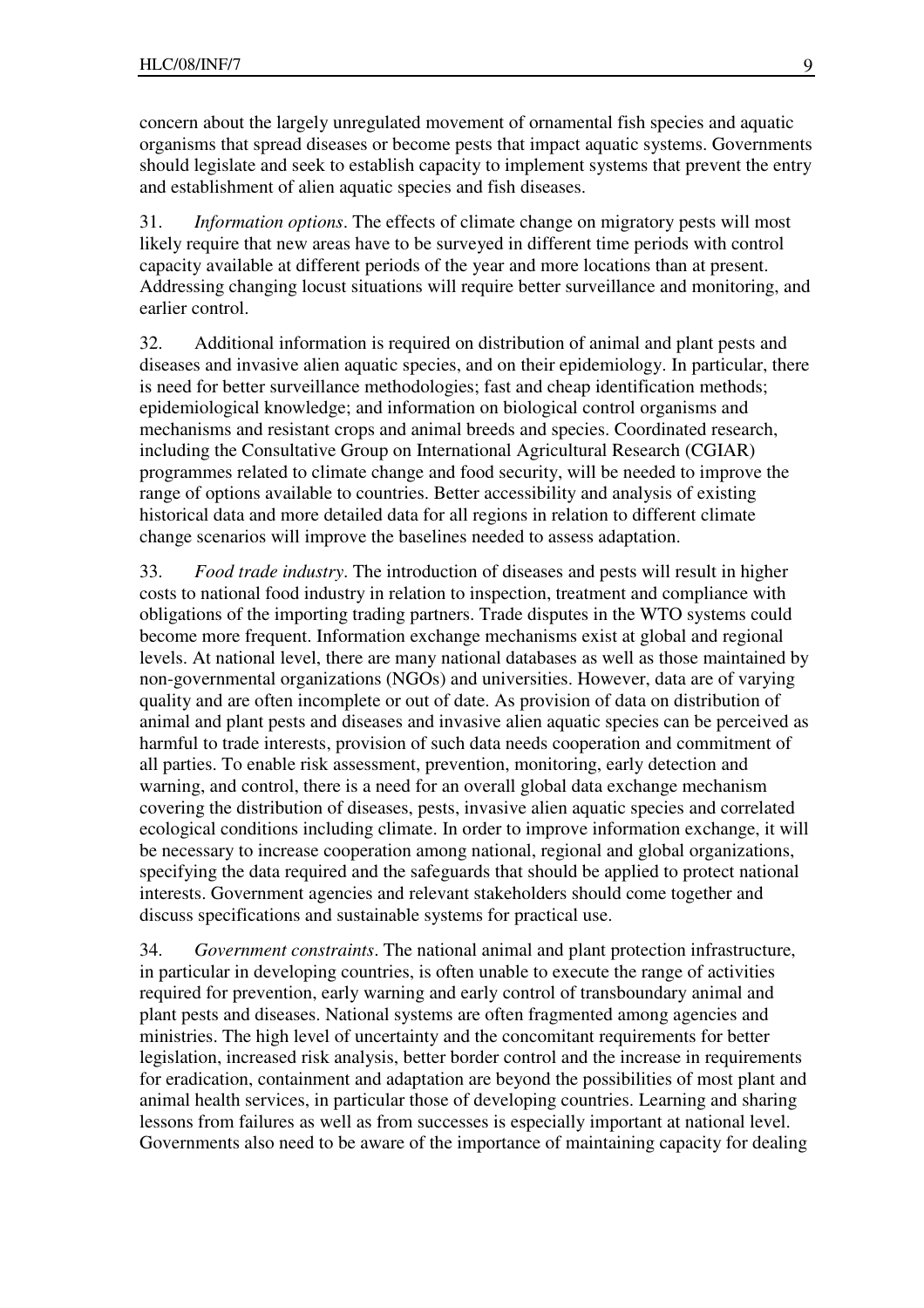with new animal and plant pests and diseases. Those that reduce funding when there is no crisis often suffer later from failure to maintain capacity.

35. At present most countries have insufficient enabling legislation and resources allocated to:

- surveillance and monitoring
- border control and inspections
- expertise in risk assessment
- diagnostic tools for early detections
- expertise in diagnosis (taxonomy)
- data collection and access to information
- tools for rapid response to entry, establishment and spread
- control measures at the source of the produce.

36. *Government priorities*. A top priority for dealing with animal and plant pests and diseases is strengthening national veterinary and plant health services and animal and plant health systems through capacity building. This includes improvement of infrastructure, border control, better legislation and enforcement, and better surveillance. Other priorities include improving the ability to respond to movements of animal and plant pests and diseases through increasing preparedness, ensuring maintenance of expertise and adopting rapid diagnostic tools and forecasting models. Investment in capacity building will contribute to reduction of emerging animal and plant pests and diseases at source. Basic sciences such as climate change science, taxonomy, modeling, population ecology and epidemiology should be given highest priority by governments.

37. Resources to address animal health, plant health and invasive alien aquatic species are often distributed among national ministries and agencies. In a number of countries, there is a move to establish "biosecurity" agencies that bring several of these functions together. In view of the additional strains climate change puts on these systems, governments may wish to design and implement national strategies that capture synergies across the agencies and entities responsible for managing animal plant pests and diseases and invasive alien aquatic organisms, and consider moving towards biosecurity approaches.

38. *Ecosystem processes*. Climate affects both local and regional ecosystem processes and production. Many threats are transboundary and countries will not be able to address these issues individually. Regional cooperation is a high priority for risk analysis, regional standard setting, exchange of information and coordinated action. Countries should examine and, where appropriate, strengthen their regional organizations and cooperation in animal and plant health and on alien invasive aquatic species. Regional and sub-regional organizations and cooperation exist but coverage, functions and efficiency vary among regions. In such cooperative frameworks, issues such as standard setting, joint risk assessment, joint action and access to information should be carefully considered and, where required, organizations should be strengthened.

39. *Global frameworks*. Global regulatory frameworks are provided by the World Trade Organization (WTO), the World Organisation for Animal Health (OIE), the FAO International Plant Protection Convention (IPPC) and the Convention on Biological Diversity. OIE and IPPC also provide standard setting mechanisms for animal and plant health. IPPC and OIE have the structures to serve adequately under climate change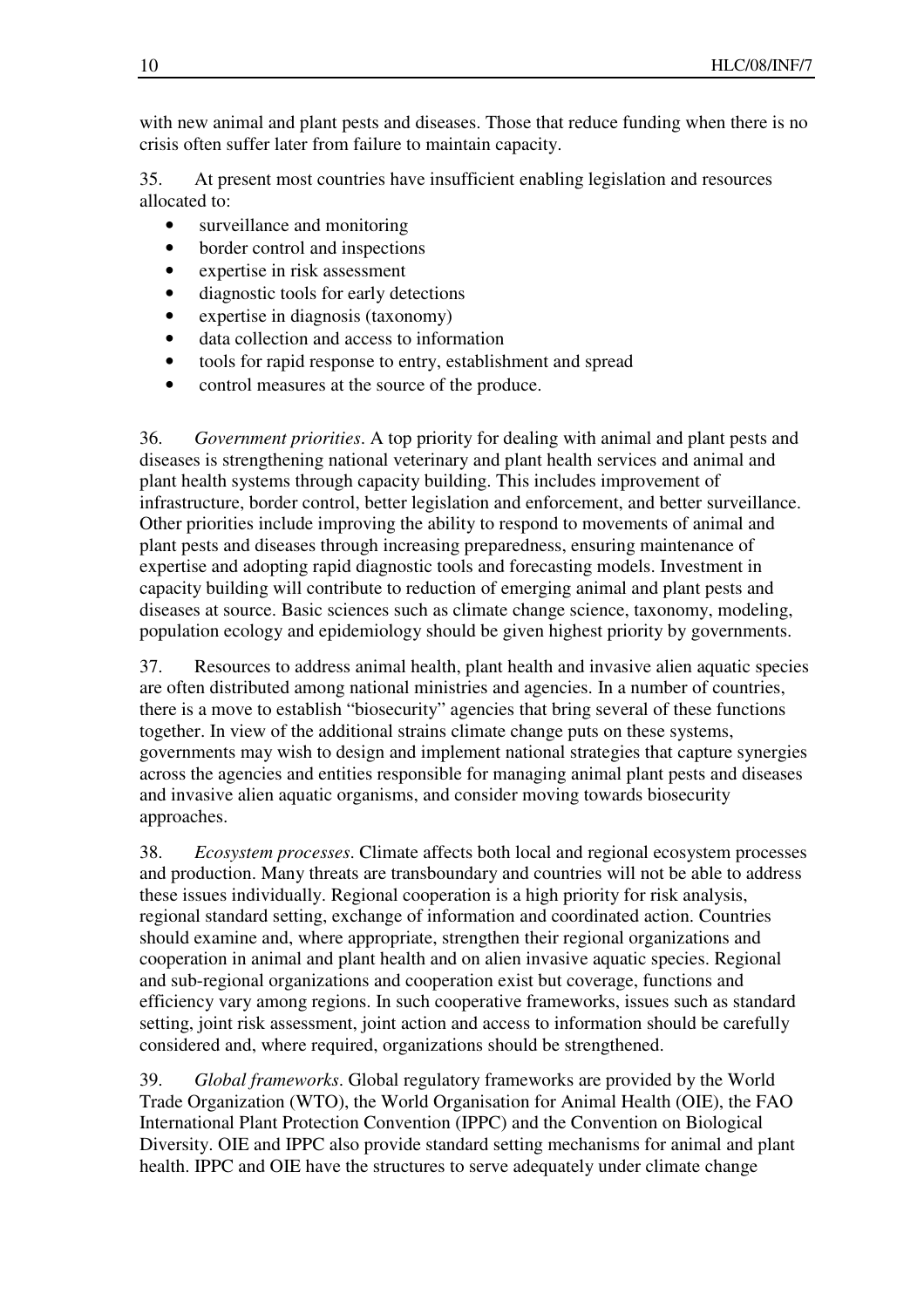scenarios, but their resources are limited. Concerning invasive alien aquatic species, the International Maritime Organization (IMO) International Convention on the Control of Harmful Anti-fouling Systems on Ships entered into force in 2008 while the International Convention for the Control and Management of Ships' Ballast Water and Sediments, was adopted in 2004 but is not in force yet. However, an overall global framework to adequately address invasive alien aquatic species and be prepared for the additional effects of climate change does not exist.

40. Relevant global organizations should seek further cooperation in appropriate fields through information exchange and capacity building. The Standard and Trade Development Facility, a WTO-hosted joint programme of FAO, OIE and World Health Organization, is a good example.

## **V. Main findings and recommendations**

41. The spread of plant pests, animal diseases and invasive alien aquatic organisms across physical and political boundaries threatens food security and represents a global public "bad" that links all countries and all regions.

42. There is clear evidence that climate change is altering the distribution and potential distribution, incidence and intensity of animal and plant pests and diseases.

43. Climate change creates new ecological niches allowing for the potential for establishment and spread of animal and plant pests and diseases and invasive alien aquatic species to new geographical areas and from one region to another. It will also result in the emergence of new animal and plant diseases and pests. Change in climate resulting in changes in species composition will augment the emergence of unexpected events, including the emergence of new diseases and pests. The additional opportunities for entry, establishment and spread will result in higher uncertainty.

44. The impact of climate change on migratory plant pests is difficult to foresee. However, climate scenarios predict more winter rain in some Sahelian areas which may provide better breeding conditions for the desert locust (*Schistocerca gregaria*).

45. Transboundary plant pests, animal diseases and invasive alien aquatic species are a constraint to food security due to their impacts on food availability, food access, food safety and food stability.

46. Impact assessment and cost-benefit analyses of adaptation measures at national and regional levels and methods that take a wide range of factors into account should be developed and used in strategic planning.

47. The introduction of diseases and pests will result in higher costs to the national industry in relation to inspection, treatment and compliance with obligations of the importing trading partners. Trade disputes in the WTO systems could become more frequent. Investments in early control and detection mechanisms will undoubtedly be valuable, to avoid higher costs of eradication and control.

48. Adaptation to the increased potential of spread of transboundary plant pests, animal plant pests and diseases and invasive alien aquatic species under different climate scenarios requires higher levels of forecasting, prevention, early warning and early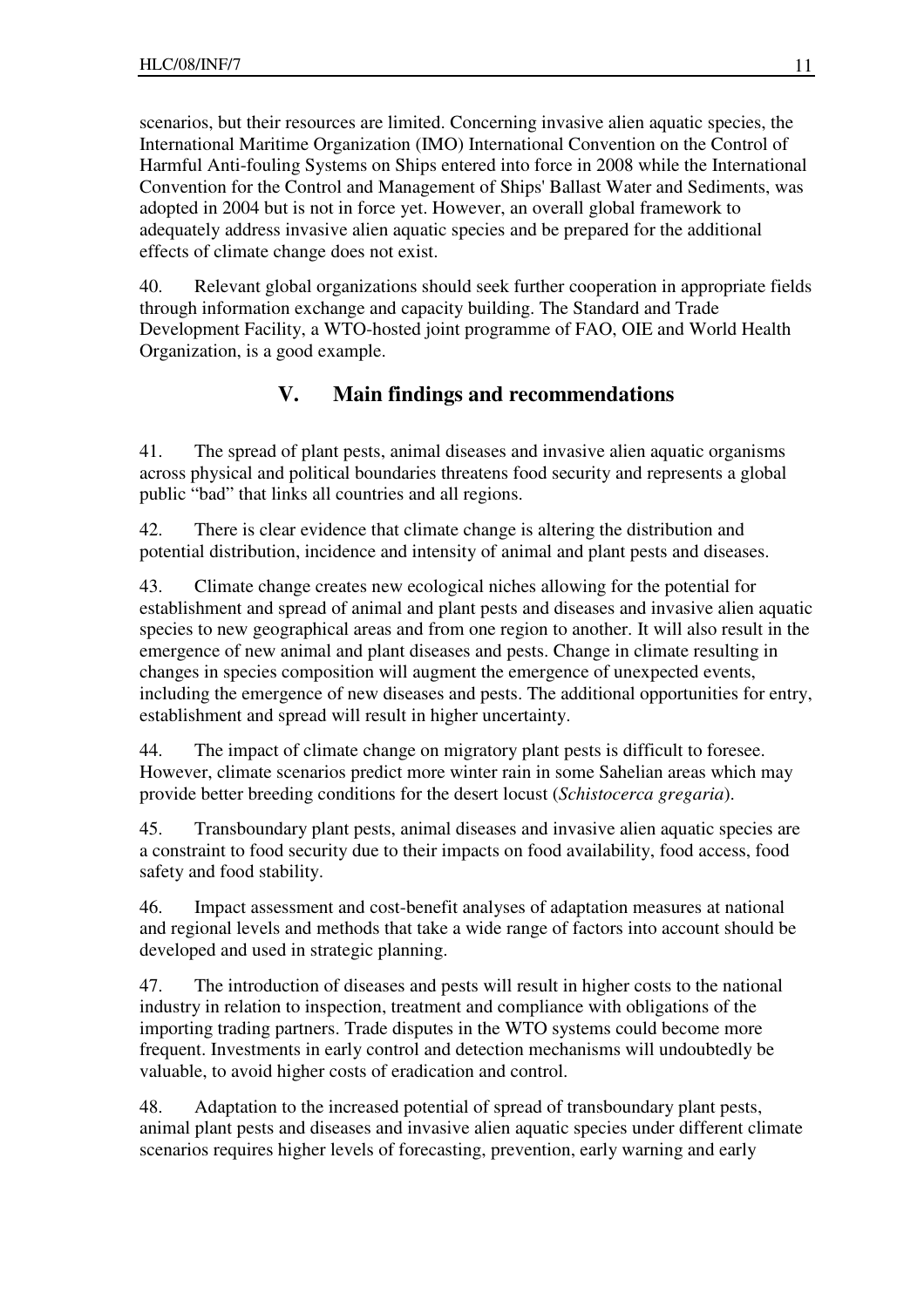reaction. Early detection and identification, including through genotypic characterization, preparedness for and rapid response to new and emerging pests are critical elements.

49. Prevention needs cooperation of countries in the same geographic region to ensure better monitoring of animal and plant health in the region.

50. To meet the likely increase in entry, establishment and spread of animal plant pests and diseases and invasive alien aquatic species, countries need appropriate emergency capacity to take action and, where appropriate, regional infrastructures should support and coordinate action among countries. Joint action of countries in the same region is an absolute necessity.

51. To enable risk assessment, prevention, monitoring and control, there is a need for global data exchange mechanisms covering the distribution of diseases, pests, invasive alien aquatic species and correlated ecological conditions including climate. In this respect, it will be necessary to increase cooperation among national, regional and global organizations and specify better the data required and the safeguards that should be applied to protect national interests. Government agencies and relevant stakeholders should come together and discuss specifications and sustainable systems for practical use.

52. Where eradication and containment is judged not to be feasible, actions need to be undertaken that will reduce the impact of the introduced animal or plant pest or disease, or the invasive alien aquatic species: Changes in agronomy and in the management of animals, new varieties, new species, new breeds, carefully considered introduction of biological control agents and Integrated Pest Management. The general autonomous and planned adaptation measures listed in the in Fourth Assessment Report of the IPCC $5$ should be considered when formulating local, national and regional strategies for adaptation to plant pests, animal diseases and aquatic organisms under climate change scenarios.

53. Adaptation responses in forestry include: reforestation choices that take a longterm ecological view, increased monitoring and data sharing, enforcement of wood packaging standards, funding for emergency control operations, control of spread after introduction, and capacity building for better compliance by trading partners.

54. The impact of climate change on migratory pests will require that, possibly, new areas have to be surveyed in different time periods and control capacity be available at different periods of the year and different locations than at present. Locust situation will require better surveillance and monitoring, and early control to be able to properly address a changing situation.

55. The national animal and plant protection infrastructures, in particular in developing countries, are often unable to execute the range of activities required for prevention, early warning, early control, eradication, containment and adaptation of transboundary animal diseases and plant pests, and will be further strained due to the impacts of climate change.

56. The top priority for animal and plant pests and diseases is strengthening of national veterinary and plant health services and animal and plant health systems through capacity building including infrastructure, border control, better legislation and

<sup>5</sup> IPCC, 2007: Climate Change 2007 (op.cit.)